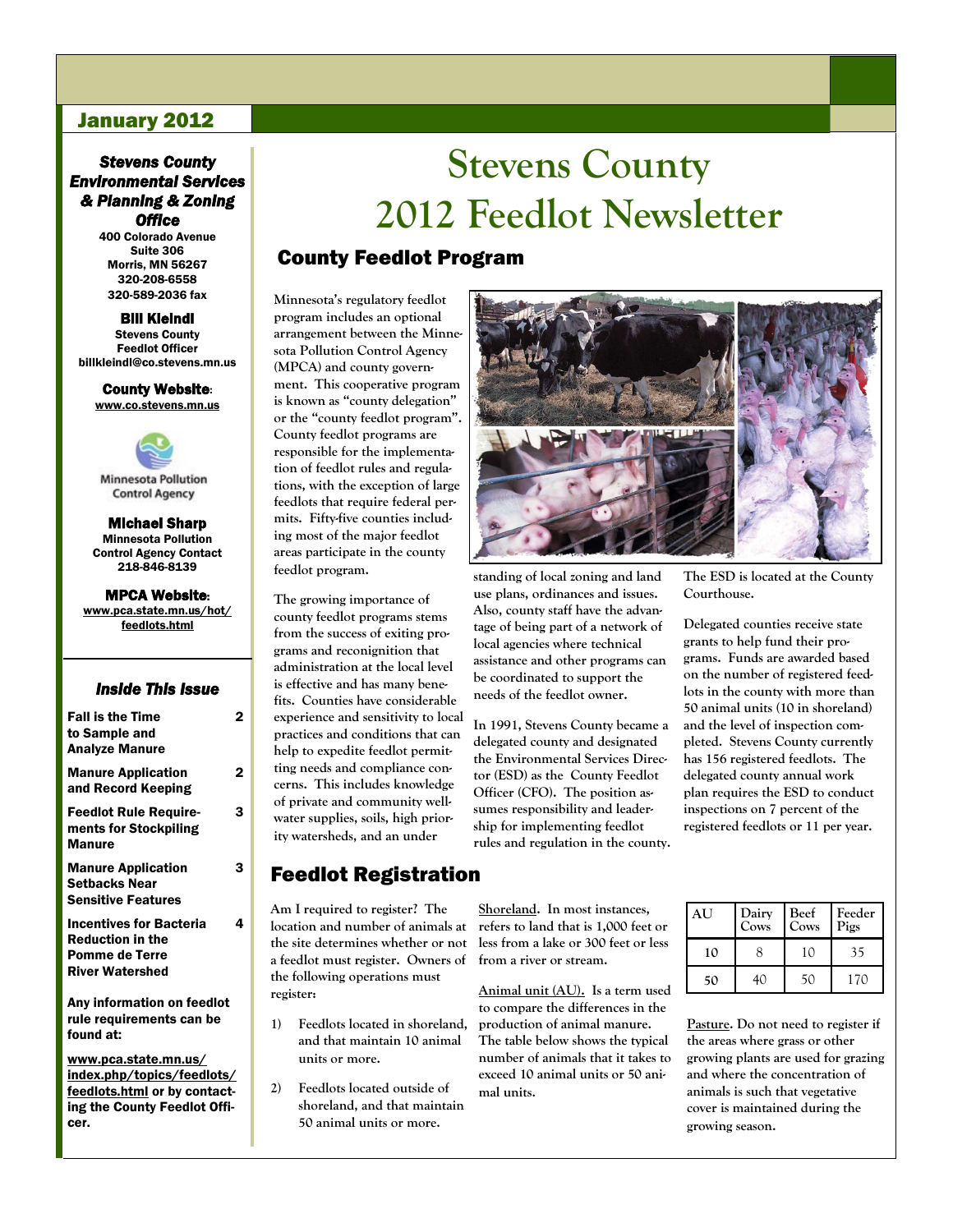## Stevens County

### Page 2

### *About Environmental Services/Planning & Zoning Office*

The department was created to carryout mandated environmental laws of MN. The department has the responsibility of Solid Waste Programming, Planning/Zoning Administration, Septic System Inspection and as the County Feedlot Officer.

This newsletter is focused on the County Feedlot Program and is intended to inform county feedlot owners and producers of laws, rules and information to prevent violations and health threats. It is the goal of our department to work cooperatively with county producers by implementing cost effective measures to environmentally improve their operation while meeting the goals and objectives of our annual feedlot work plan and the state feedlot rules.



### *Is our operation a feedlot?*

For purpose of definition a feedlot is any area where animals are confined at a density where manure is accumulated and/or vegetation can not be maintained. This could be an open lot, a barn, or pole building that contains animals. Such operations are subject to state regulations and are required to register if they house more than 50 animal units or are in shoreland and house more than 10 animal units.

## Fall is the Time to Sample and Analyze Manure

**Fall is a good time to sample and analyze manure for nutrient content. Manure from all storage areas storing manure produced by more than 100 animal units must be tested by the feedlot owner for nitrogen and phosphorus content at least once every four years, given the following requirements have been met:**

- **1. For feedlots with 300 or more animal units that are not required to have an National Pollutant Discharge Elimination System (NPDES) permit, three years of annual testing have been conducted in the past and the results have been consistent.**
- **2. Additional samples are taken and manure tested whenever there are changes in manure nutrient content due to unusual climatic conditions or changes in manure storage and handling, livestock types or feed rations.**

**Only the individual storage areas that hold manure from more than 100 animal units must be tested. For example, testing is not required for each small stockpile generated by less than 100 animal units.**

**Laboratories certified by the Minnesota Department of Agriculture (MDA) or MPCA approved on-farm sampling and analysis must be used. A list of** 

**laboratories providing manure testing services can be obtained at the MDA website:** 

**http://www.mda.state.mn.us/en/ animals/feedlots/feedlotresources/feedlotconsultants.aspx**



## Manure Application and Record Keeping

**Keeping records of certain manure application practices is required for all feedlot facilities with 100 or more animal units, even when a manure management plan is not required. Forms and spreadsheets for keeping required records are available from your county feedlot officer.** 

**Good records are important to account for second-year nitrogen from manure applications. Records also allow better estimates to be made of total manure nutrients generated at the farm, thus aiding in future planning efforts.**

**Manure application records must be kept for the most recent three years, except that records must be kept for six years at NPDES permitted feedlots and when manure is applied at any site within 300 feet of lakes, streams, intermittent streams, drainage ditches that are not protected by berms, or DNR protected wetlands. The required record-keeping elements for other sizes of feedlots are also available from our office.**

**Where ownership of manure is transferred for application to fields not owned or leased by the feedlot owner, the manager of the cropland where manure is applied and the feedlot owner must keep records where the manure is produced.** 

**Commercial applicators spreading manure onto land not owned or leased by the owner of the feedlot from which the manure is produced shall also keep a copy of the records. A copy must be submitted to the owner of the animal feedlot or the manure storage area from which the manure is produced, not later than 60 days following land application.**



**If you have any questions about whether you need to keep records of your manure application or what information is required for your livestock operation, just call the county feedlot officer for more information. Otherwise the website addresses below will allow you to find and print the proper form for your size feedlot.**

**Website for record keeping form: http://www.pca.state.mn.us/ index.php/topics/feedlots/ feedlots.html**

**Under "Producer Information" click on ―Nutrient and Manure Management‖. Search under ―Record Keeping Forms and Instructions‖ for the appropriate form for your feedlot.**

**Transferred manure instructions: http://www.pca.state.mn.us/ index.php/view-document.html? gid=3563**

**Transfer record form: http://www.pca.state.mn.us/ index.php/view-document.html? gid=3561**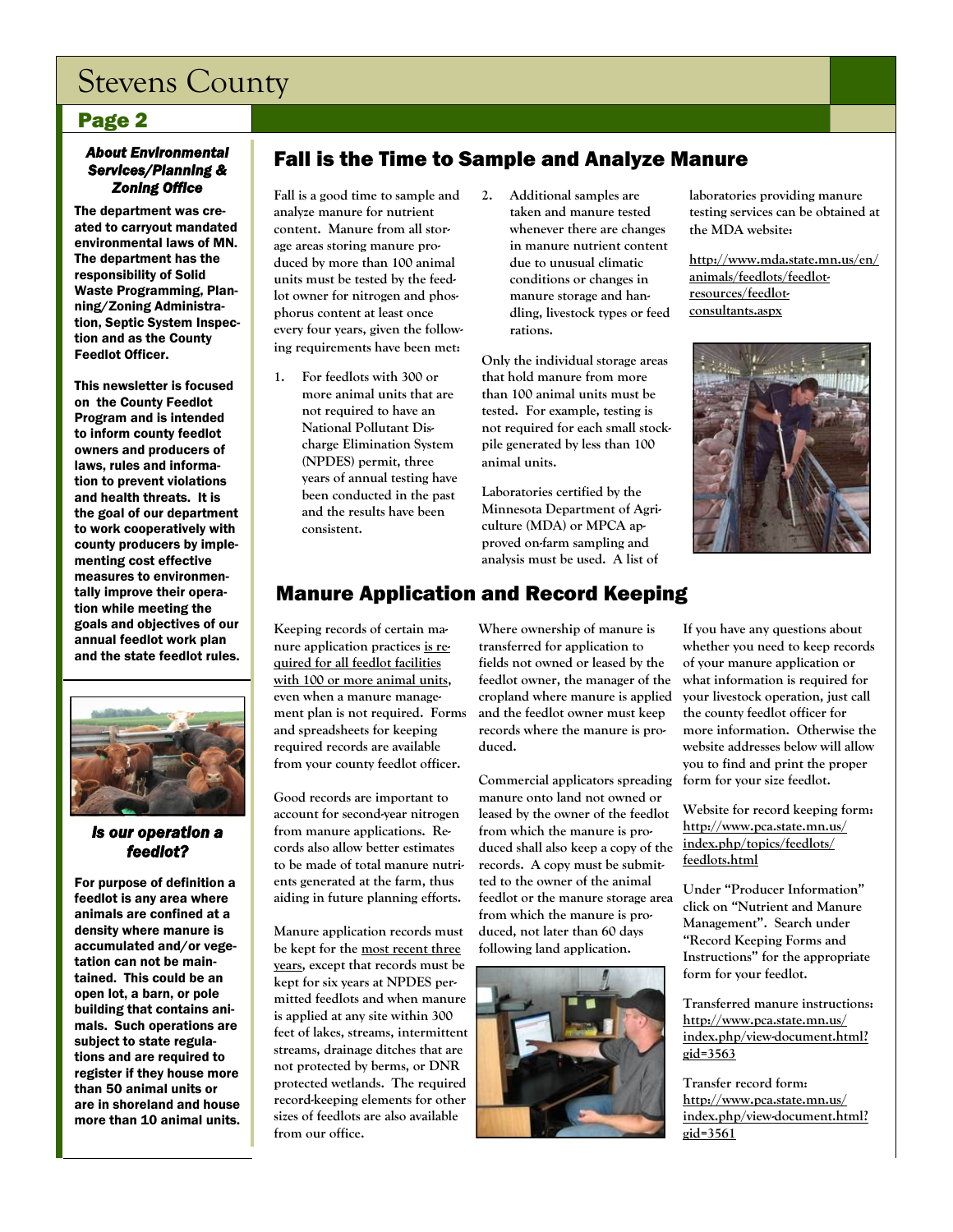## January 2012

## Page 3

## Feedlot Rule Requirements for Stockpiling Manure

**Stockpiling of manure is a common method of storing solid manure until it can be applied to cropland as fertilizer. The Minnesota Feedlot Rules Chapter 7020.2125 requires certain guidelines for stockpiling manure.** 

**Stockpiles must be located, constructed and operated so that manure-contaminated runoff from the site does not discharge to waters of the state. Only solid manure can be stockpiled outside a barn or feedlot. It should be able to maintain a 3:1 horizontalto-vertical ratio or have at least 15 percent solids content. No stockpiling is allowed in rock quarries, gravel pits, or in any mining excavation sites. The size of a stockpile is limited to a volume needed to supply the agronomic needs of crops on a field up to 320 acres.** 

### **Short-term (stockpiled less than one year):**

**Manure can only be stockpiled for up to one year of the date when it was initially established. A vegetative cover must be established for at least one full growing season prior to reuse.** 

**Stockpiles must not be located within:** 

- **1. 300 feet of flow distance, or 50 feet horizontal distance to waters of the state, open tile intakes, and uncultivated wetlands.**
- **2. 300 feet of flow distance, or 50 feet horizontal distance, to any road ditch that flows to any of the features mentioned in number 1.**
- **3. 100 feet from a private well (200 feet if the well has less than 50 feet of watertight casing).**
- **4. 100 feet from a field drain tile that is three feet or less from soil surface.**
- **5. Stockpiles must not be located on land with greater than a six percent slope. (If between two and six percent, clean-water diversions and erosion practices must be installed.)**
- **6. Maintain a minimum distance of two feet between the base of the stockpile and the seasonal high-water table.**



**7. Stockpiles are not allowed on soils coarser than a sandy loam to a depth of five feet.**

**Record Keeping : The owner must maintain records for each stockpile for three years. Records should include the location, the date it was established, the volume of manure, the nutrient analysis, the date the manure was land applied.**

**Permanent Stockpile Sites (Manure is stockpiled for more than one year or the same site is used year after year):**

**The owner should contact the County Feedlot Officer or check out the following website for more information: http:// www.pca.state.mn.us/index.php/ topics/feedlots/feedlots.html**

**Click on "Nutrient and Manure Management.‖**

## Manure Application Setbacks Near Sensitive Features

**The risk of polluting surface waters increases when manure is applied to high phosphorus soils, steep slopes or land near lakes, streams, ditches, wetlands or open tile intakes. Surface water can carry phosphorus, pathogens, ammonia, and oxygen-depleting substances. The MPCA feedlot rules have minimum manure application requirements from where manure is spread to sensitive features such as ditches, tile intakes, wetlands, or streams. A basic rule of thumb is to keep manure 300 feet from any surface water or potential flowage (example–road ditch) if it will not be incorporated within 24 hours. If winter application is necessary, all manure must be kept 300 feet away from sensitive areas since it can not be incorporated. If manure is incorporated within 24 hours it is usually okay to be within 25 feet of the sensitive feature (see table below).**

| <b>STATE MANURE</b><br><b>APPLICATON SETBACKS (In</b><br>feet) NEAR SENSITIVE<br><b>FEATURES</b> | <b>WINTER</b><br>Frozen/snow<br>covered soil | <b>NON-WINTER</b><br>With immediate incorporation < 24 hrs. |                                           | <b>NON-WINTER</b><br>Not incorporated within 24 hrs. |                           |
|--------------------------------------------------------------------------------------------------|----------------------------------------------|-------------------------------------------------------------|-------------------------------------------|------------------------------------------------------|---------------------------|
|                                                                                                  |                                              | <b>With Phosphorus</b><br><b>Management</b>                 | <b>No Phosphorus</b><br><b>Management</b> | <b>With Vegetated</b><br><b>Buffer</b>               | Inadequate<br>Veg. Buffer |
| Lake, stream                                                                                     | 300                                          | 25                                                          | 300                                       | 100                                                  | 300                       |
| Intermittent stream, DNR<br>protected wetland, drainage<br>ditch without berms                   | 300                                          | 25                                                          | 300                                       | 50                                                   | 300                       |
| Open tile intake                                                                                 | 300                                          | 0                                                           | 0                                         | 300                                                  | 300                       |
| Well, mine or quarry                                                                             | 50                                           | 50                                                          | 50                                        | 50                                                   | 50                        |

## *Did you know…*

Manure from all manure storage areas of more than 100 animal units must be tested for nitrogen & phosphorus content at a minimum of once every four years. Exception: Test once/year for at least three years if manure is from a 300 animal unit storage and, and then every four years.

For more information on manure application requirements see:

www.pca.state.mn.us/ hot/feedlots.html

Click on "Nutrient and Manure Management."



## *Soil Testing...*

For land receiving manure from feedlots with 300 or more animal units, soil samples must be taken from the upper 6 inches once every 4 years. These samples must be tested for phosphorus using the Bray P1 or the Olsen test.